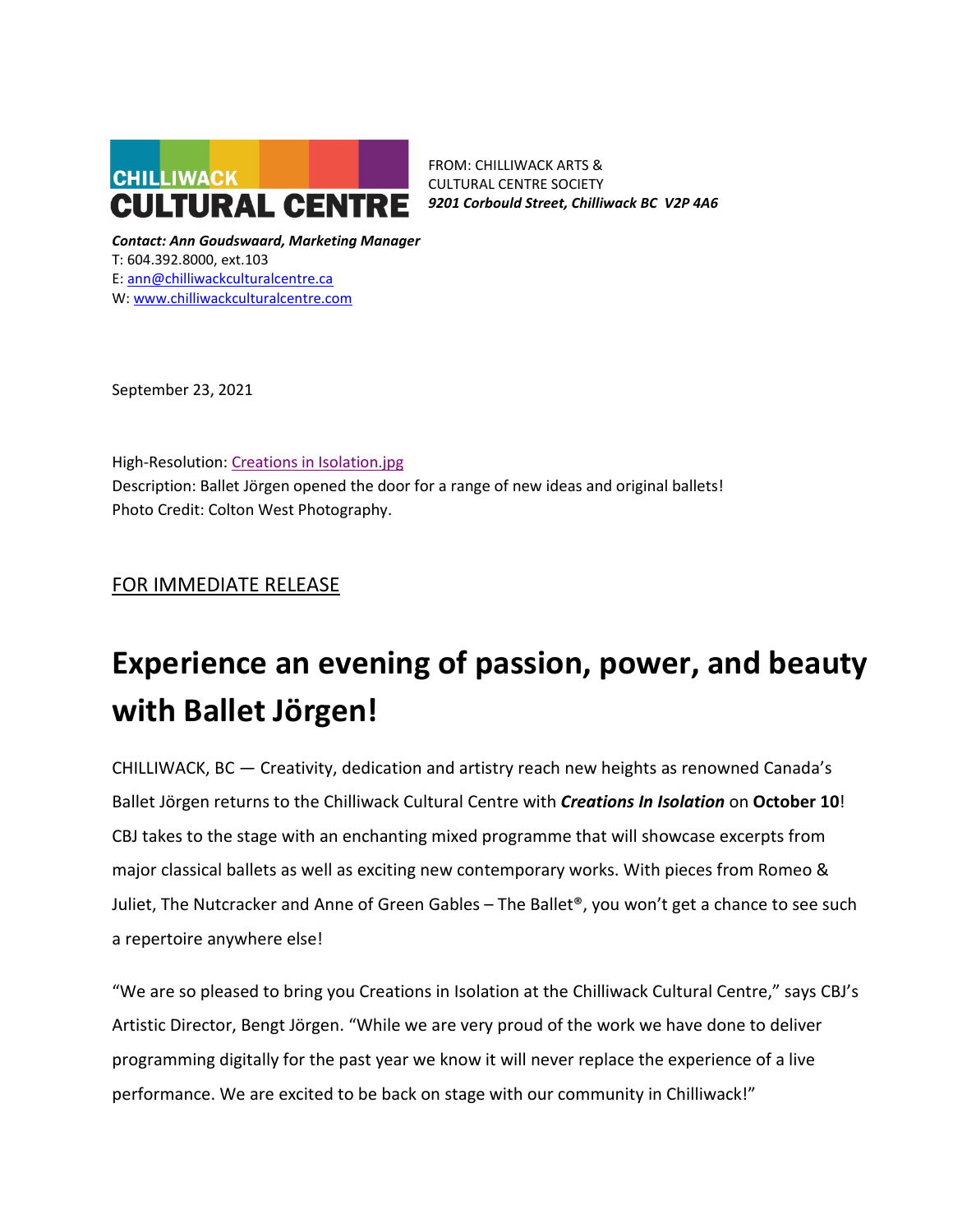Inspired by the perseverance shown by CBJ's dancers and choreographers in the face of lockdown, *Creations in Isolation* is a wonderous performance built on the dancers and choreographers working virtually from home. While the COVID-19 pandemic created many challenges, it also sparked a new artistic approach for those at CBJ, pushing them to bring their own creativity to the forefront and explore new ideas that they otherwise wouldn't have considered.

"Working virtually with Canada's Ballet Jörgen's dancers was such an uplifting experience," explains resident CBJ choreographer Hanna Kiel. "It doesn't matter if they are rehearsing in their living room or dance studio these artists are so positive and happy to be dancing. COVID gave us many challenges, especially in the dance world, but I feel in some ways it has raised our spirits higher and showed us how important it is to keep creating and dancing in this difficult time. I feel the dancers' excitement in every rehearsal and this really inspired me to stay strong."

Canada's Ballet Jörgen has become a staple within Chilliwack's art community with their vibrant and inspiring performances, and workshops. *Creations in Isolation* is set to welcome you back into the world of dance with a program that will showcase exceptional ballets that were all created exclusively for CBJ, by Canadian and Canada based choreographers. Don't miss this fantastic opportunity to see just how far these performers have reached and let them sweep you up into the magic of an unforgettable program that you won't soon forget.

With the constantly changing environment of a COVID-19 world, The Society strives towards keeping pace and making sure The Centre is functioning at the highest level of safety protocols, while also keeping the arts alive. The Society continuously strives to provide the community with a place to be immersed in arts and culture, to provide the community with a gathering place for creative expression, discovery, imagination and inspiration, and we cannot wait to welcome you back.

*[Creations in Isolation](https://www.chilliwackculturalcentre.ca/event/creations-in-isolation/) is generously sponsored by: The Chilliwack Progress, the British Columbia Arts Council, the City of Chilliwack, the Province of British Columbia and the Department of Canadian Heritage.*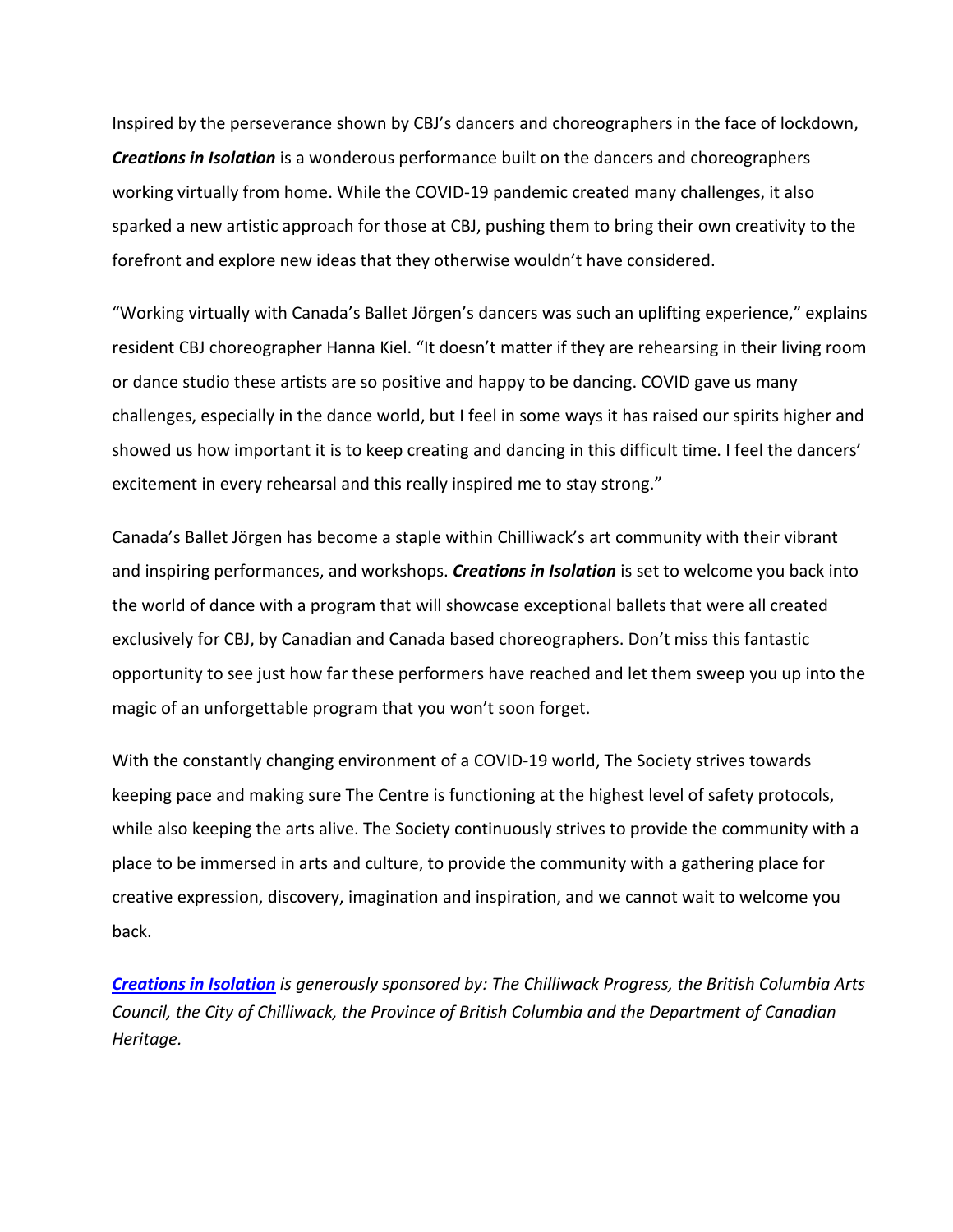*Creations in Isolation* is coming to the Chilliwack Cultural Centre on **October 10, 2021**, at **7:30 pm**.

Tickets are \$25, and can be purchased at the Centre Box Office, online at

www.chilliwackculturalcentre.ca, or by calling 604-391-SHOW(7469).

 $-30-$ 

Ann Goudswaard, Marketing Manager T: 604.392.8000, ext. 103 E: [ann@chilliwackculturalcentre.ca](mailto:ann@chilliwackculturalcentre.ca)

## **Chilliwack Cultural Centre**

Owned by the City of Chilliwack, the Cultural Centre houses two unique performance venues, an art gallery, music instruction studios, arts and crafts studios, meeting rooms, offices, and is home to the Chilliwack Academy of Music and the O'Connor Group Art Gallery and the Canadian Tire Lobby. Since opening in 2010, over 360,000 tickets have been sold through the Centre Box Office, with a value close to \$6,000,000. The Centre is overseen by The Chilliwack Arts & Cultural Centre Society on behalf of the City.

### *Chilliwack Cultural Centre highlights:*

- 597 seat performance theatre
- 168 seat recital hall / rehearsal space / dance studio / meeting space
- Chilliwack Art gallery (22-foot high display area)
- 21 music instructional rooms
- Arts, crafts and performance studios
- Storage and Archival Resource Room

### **Chilliwack Arts & Cultural Centre Society Board of Directors**

Kim Harder – President Jacquie Simpson – Vice President Janet Carroll - Vice President Rick Paulding – Treasurer Mark Evered – Secretary

### **Directors at Large**

Melissa Geddes